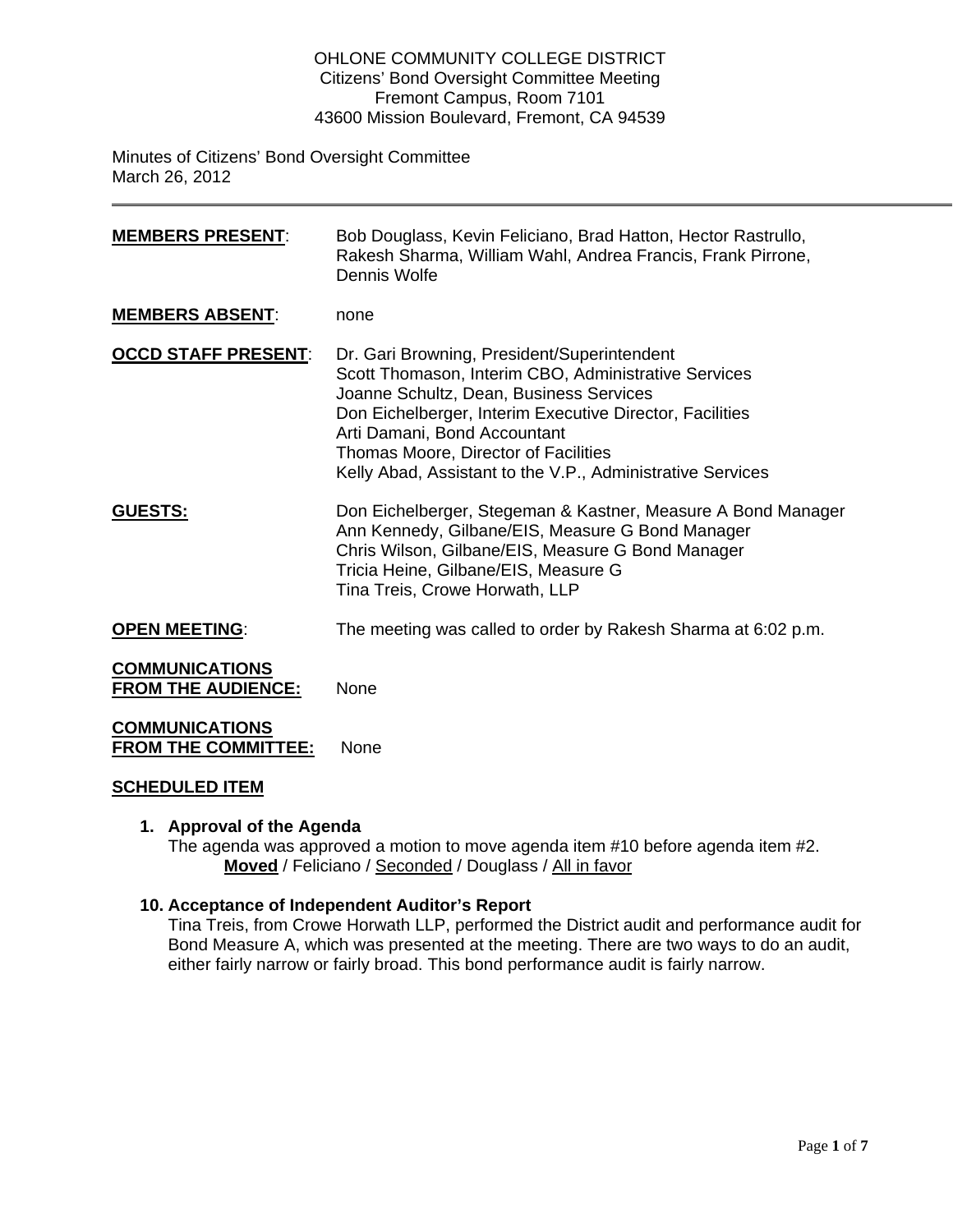The audit report shows the actual projects that were included and includes exactly what the audit firm did to meet the requirements of Prop 39. 250 transactions were identified to have taken place from July 1, 2010 through June 30, 2011. District personnel were interviewed. Controls that the District has in place were reviewed. A significant sample was taken of small and large expenditures. The results of the test indicated that, in all significant respects, Ohlone Community College District expended Measure A General Obligation Bond funds for the year ended June 30, 2011 only for the specific projects developed by the District's Governing Board and approved by the voters in accordance with the requirements of Proposition 39, as specified by Section 1(b)(3)(C) of Article XIIIA of the California Constitution. From here, this information can be taken and put in the annual report.

The committee accepted the performance audit. **Motion** / Feliciano / Seconded / Pirrone / All in favor

## **2. Approval of the 12/12/11 minutes**

The minutes were approved with amendments. Rakesh Sharma stated that under "Scheduling upcoming meetings," the wording should change to "Should not be the same week as the spring break." On the front page, change from Citizens' Oversight Committee to Citizens' Bond Oversight Committee.

**Moved** / Wolfe / Seconded / Hatton / All in favor

## **3. Committee Members' Attendance Report**

Rakesh Sharma asked what the purpose of this report is. Kelly Abad stated that this report is a record of attendance so that the committee knows who is present at each meeting. All committee members were present.

## **4. Recognition of Committee Members' Terms and Term Renewals**

Scott Thomason stated that the District wants to recognize that Kevin Feliciano is graduating and will be leaving the CBOC. He has served on the measure A and measure G Citizens' Bond Oversight Committee since April 2011 and will be graduating from Ohlone in May. We wish him well and would like to recognize his contributions with a plaque and thank him for his service.

Rakesh Sharma stated that he will personally miss Kevin. Kevin stated that he will miss the group as well. ASOC will be appointing a new CBOC member. The student trustee will be the member on the CBOC.

Scott Thomason stated that there are CBOC members whose terms will be ending in April 2011. The members include Dennis Wolfe, Frank Pirrone and Brad Hatton. The District is asking the three to consider staying on the committee for another term. This will become an agenda item on the April board meeting. Mr. Pirrone, Mr. Wolfe and Mr. Hatton have agreed to stay on the committee for another term.

# **5. Measure A Financial Update**

Don Eichelberger gave a Measure A update by going over the second quarter bond fund page. The District is tracking a total of \$163,329,885. Components of the \$163M amount include the \$150M voter approved bond and \$11.5M in interest plus various grant funding. There is roughly \$500K of uncommitted bond funds remaining. Remaining funds of the bond will be tied to measure G. All records have been reconciled.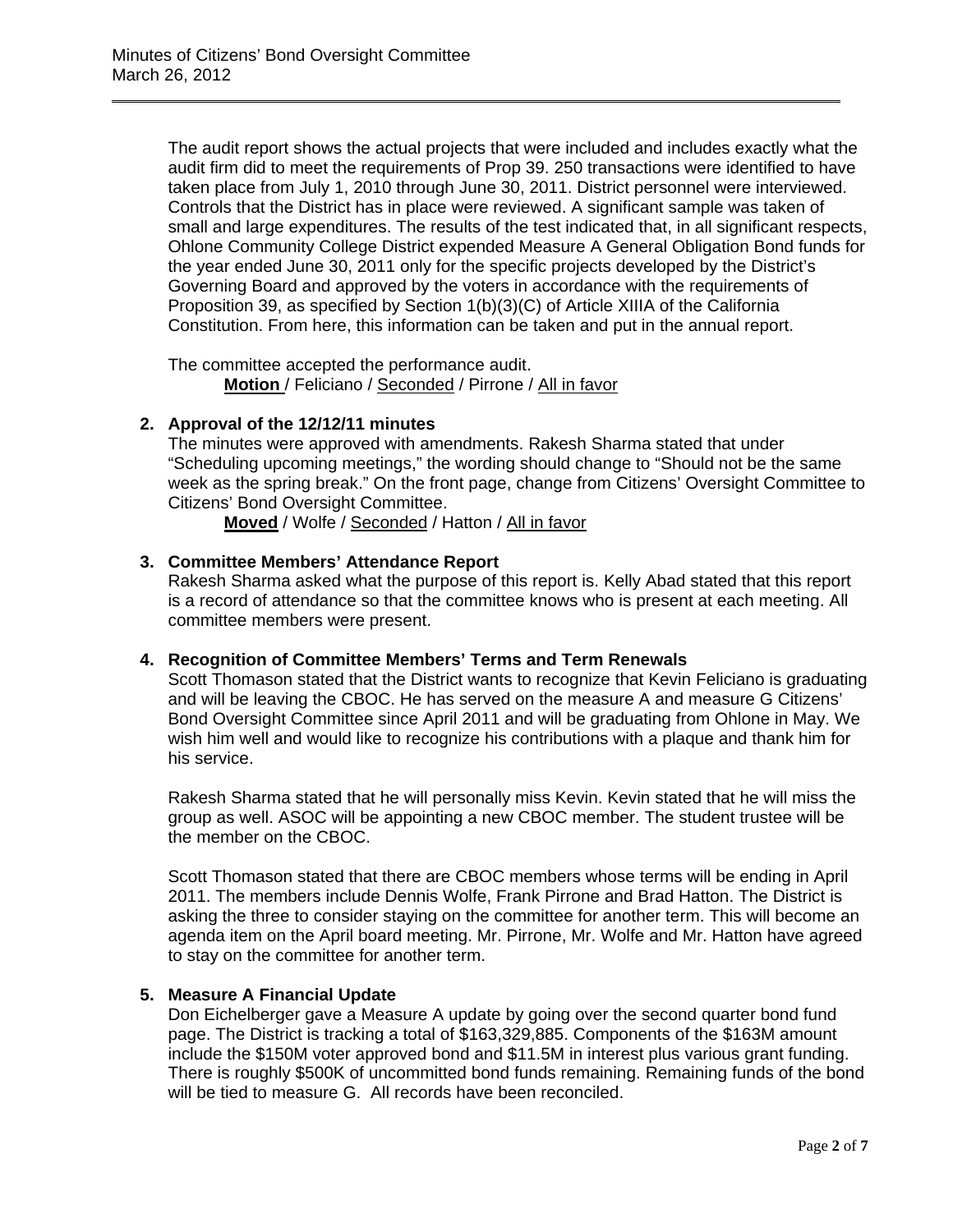# **6. Measure A Bond Projects Update**

Don Eichelberger gave an overview of the Measure A Bond projects. He showed pictures of the Below Grade Water Intrusion project, particularly the building 9 elevator area, the area between buildings 5 and 6, and the pond area. Items noted include:

- All infiltration trenches are installed.
- All wells are in place and commissioning is about to begin.
- Building 5 restrooms are complete.
- Other waterproofing is complete.
- The current work is located in building 9 and in the area of buildings 5 & 6.
- The project is billed 89% of approved contract amounts through February 2012.
- Physical work may be complete in April 2012, but there may be some punch list work beyond April.

Q: Is there an end date of when we'll spend all measure A money?

A: There is no end date. As the bond winds down, expenses will need to be closed out. Approved expenses will be moved from measure A to measure G. Actual funds will not move into measure G, but those projects are paid against measure A (budget/scope/expense move to G).

Don mentioned that there are some insurance activities going on, which will be in another report.

### **7. Measure G Financial Update**

Ann Kennedy went over the Measure G financial report with the committee. The report is in a format for the group to consider. She walked through it and would like to receive feedback. This report was reconciled as of 12/31/11. The report is a whole program report. It shows the bond authorization amount, which is what the voters authorized, and that number will stay constant. Interest earned will also be on the report and under that will be unallocated interest earned, which is only shown when there is money in it.

The interest on the bond program goes into a separate account and is only dispersed when it is approved by the board. After it is approved by the Board of Trustees, it becomes a part of the project budget. Past practice is that the interest remains intact until the end of the project.

The report will also show any State funding so that you can see the whole picture. The report will show what portion is state funded and what portion is bond funded. Sometimes there are grants or departmental funds. We bring them into the overall reports so that the committee can see the whole cost of the project. For bond accountability standards, this committee is only responsible for the bond funded accounts.

### Q: Do we have someone working on the grant side of this?

A: From the project team, we're always working with the State component. The District does have a new Executive Director of the Foundation which will be working on the grants side. There are a lot of other people from the District that are working to get extra funding. The PG&E grant with the solar project is one example.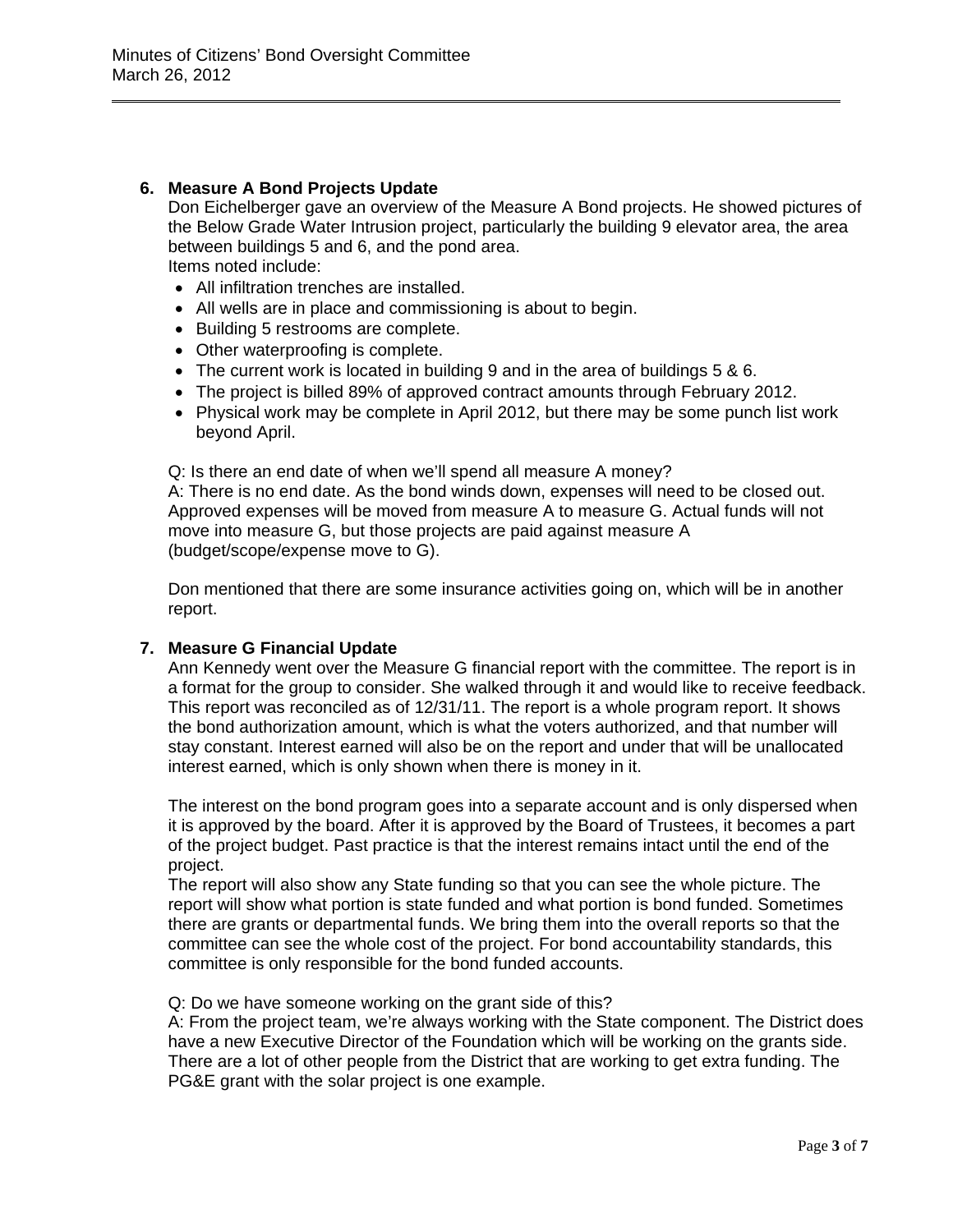Ann discussed that each of these big boxes drills down deeper; this report is a bird's eye view. You can always go to your upper left hand corner to know where you started. We have a bond only chart on your left and a total funding on your right. The notes on the bottom will change over time and will always explain to you how the data is being defined. The next page is the quarterly summary report ending 12/31/11. It is grouped by project phase; construction; board approved; and consolidated – if we take two projects and combine them. Blue categories on the left-hand side are major groupings to show you were the project is in the process. It also shows bond expenses to date, budget remaining, start and end date. This meeting happens quite a bit after a period has closed. That is not unusual, but rather typical. Reconciling records takes some time. There will always be at a lag, but it may be hard to know that when you see projects in the field, it may not be reflected that way on the report. The legend at the bottom will change overtime.

The last project on the last page – 9990 – Contingency / Measure G project List subtotal: The pot will change and the percentage, currently 26%, will likely and should go down. As that adjusts, it will become a clearer area and that number will go down once you get farther into the planning process.

Q: On your memo it shows that roof repairs came to \$17K, but you budget on the draft report is for 26K? Is that just a draft to cover the bid for the build? A: Part of the answer is that we are combining projects.

Ann also mentioned that the bond list revision that will always be brought to the group if the Board of Trustees approved a new bond project, changed the name, scope or budget. Here is the first bond list revision on the Measure G program. It reflects a combining of two projects for efficiency. You will see two reports every time you come, the spreadsheet of what the budget was and what it is now if it has changed. The old name of a project will be struck through if there was a name change. If there is a scope change, a small note on the right-hand side will show on the spreadsheet. The goal is to help the committee understand the report and follow what is going on per project. If a project goes away or is combined, there will always be a record of it. It will never be deleted, but could be zeroed out.

Q: Is it possible to get this prior to the next meeting?

A: Ann stated that it is possible and that this time the group was working on programming up until the last minute.

Q: What would be done on the list if a project is zeroed out?

A: Ann stated that the program grey tones things so that it will be toned out light gray along with a note. Dark gray lines are shown when a project is complete. It is a way of easily communicating.

Ann mentioned that these reports are global reports. Every dollar is available for the auditors' review. All of this is high level summary, the auditor's review at the object code level detail. We just went through the auditors report. We know that these numbers are being heavily scrutinized. We check and balance and cross check each other's work.

### **8. Measure G Bond Projects Update**

Chris Wilson went through the Measure G projects update.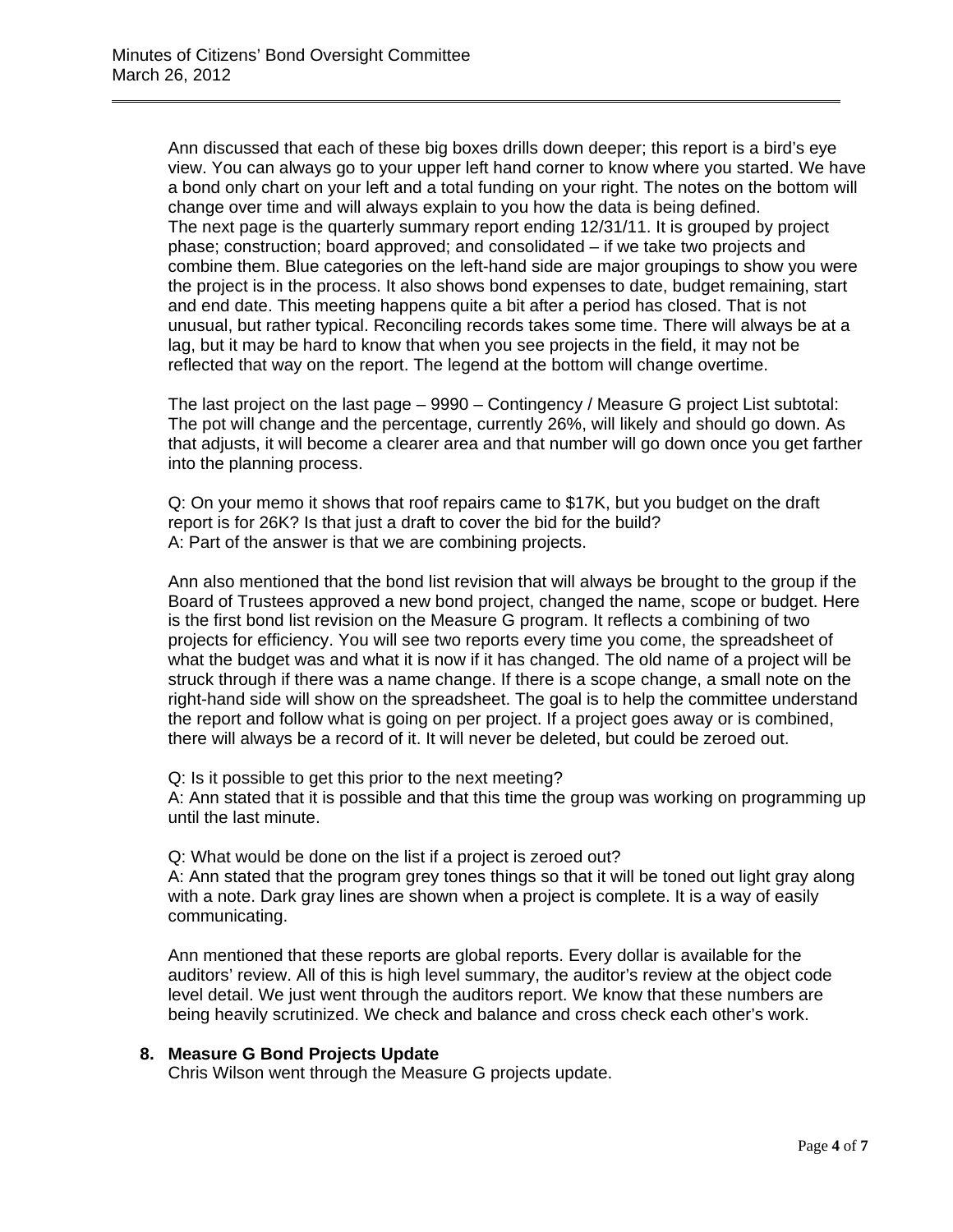- District Facilities Master Plan Everyone has been involved. This document will show what the current needs and future needs are through 2023. Nine options have been brought forward to the facilities committee. Chris also showed a presentation of what the Fremont Campus could look like.
- Quick Fix Projects 250 projects have been identified. 40 of them have been identified as immediate repair. An RFQ for consultants was sent out and statements of qualifications have been received.
- Photovoltaic Projects:
	- $\circ$  Fremont The mitigated negative declaration has been approved. We are now actively grading the site. There will be a plan come next soccer season. Soccer is currently practicing at Mission High School. We are looking for an offsite soccer field for the season. The Athletic Director and Leta Stagnaro have been looking at things to house them.
	- o Newark Plans have been submitted to DSA for permit approval. DSA will tentatively approve in May/June.

Q: How is DSA treating us?

A: DSA has their own time table. We have had a collaborative process to expedite the process. We've been working with DSA to closeout other projects, but they are also working with budget cuts as well. When you submit to DSA, they give you a bin time.

• Site infrastructure – BFK engineers were selected.

Board workshops that are occurring include:

- February Master Plan
- April Construction choices: This workshop will include labor and business choices. How will local businesses be brought into the mix? Will the District decide to have a Project Labor Agreement? The Board of Trustees is asking questions and this workshop will give the Board some specifics of what is possible and what is not. It will be to help educate the Board to what is legal. No decisions will be made at this workshop.

### **9. Website Progress Update**

The last time the group came together, Gilbane gave a list of items that would be put on the website. From this list, a draft was created with district input and then brought back to the group. Mike Chegini gave a quick overview. The look and feel is what we have worked with the District with to compliment the Ohlone College website as it is and what it may look like in the in the future.

The home page has a main graphic section and as the projects go forward, we can add construction photos. There is a place to show featured projects. Information on the next CBOC meeting is shown and a link that will take you to the actual meeting schedule and agenda.

Tabs include the Citizens Bond Oversight Committee members' page, annual reports, and performance audits, meeting schedule, with agenda and minutes, application for membership, committee by-laws and purpose and activities. We would like to add photos and a paragraph about each of you. The group can decide if you want a group photo or individual photo. Send biography paragraphs to Kelly.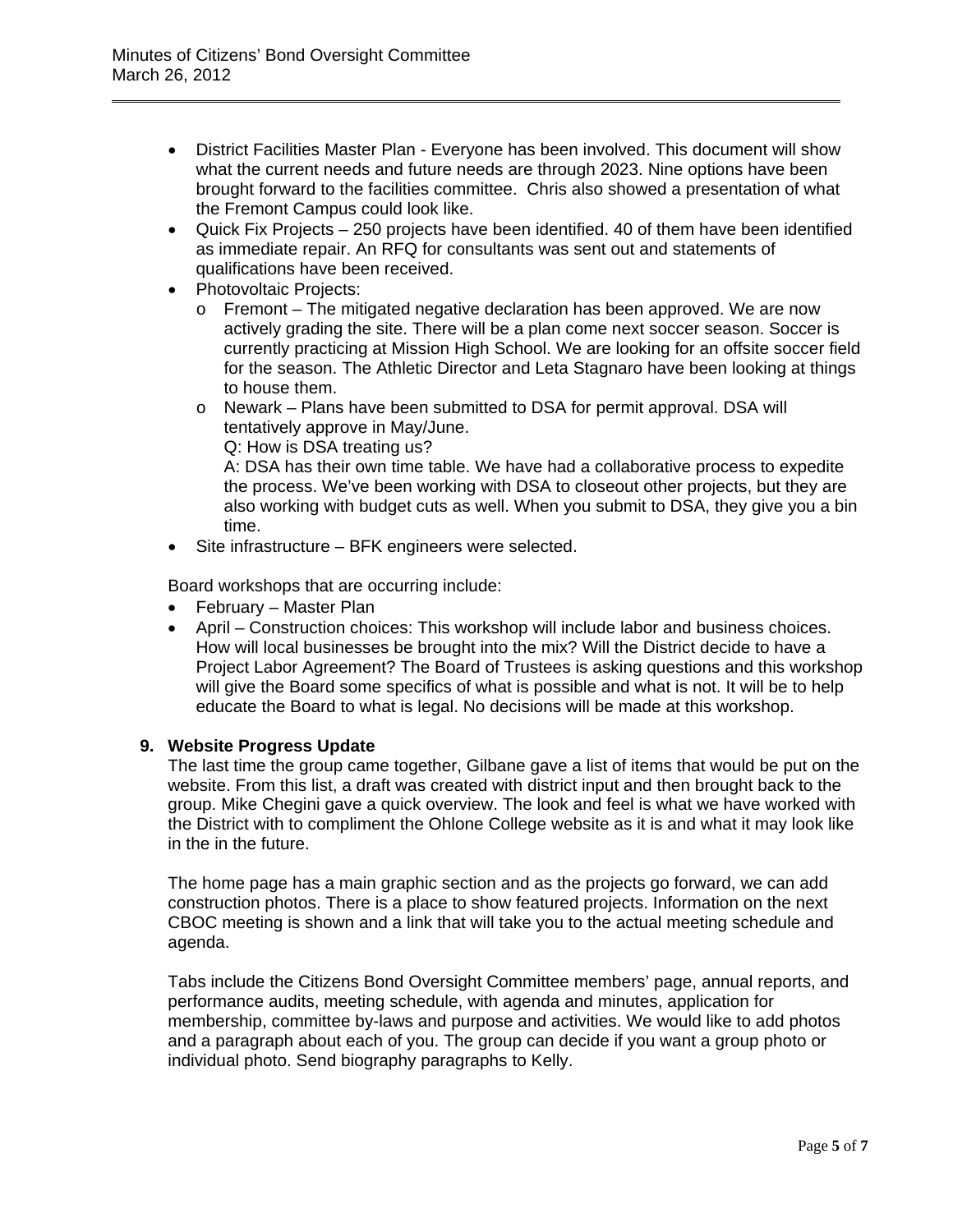Dennis Wolfe mentioned that he used the site and it worked fine for what I wanted to accomplish. I have no problem with the way it is set up. The Chair and Vice-Chair should be indicated. The application should have what activities are restricted.

Dennis mentioned that it is a great site with new and innovative techniques, but there is a problem with navigation. If you click on the link to the Ohlone College website, we need to have a link to the home page.

Mike stated that the page is not live, so at the time that it does go live, we'll have links at both ends. The URL has only been given out to this group. Some of the pictures you have do not really differentiate what campus it is located on.

Dennis mentioned that he wants a link to open up in a separate tab, not go back and forth on the same page. When you add the live link to the main page, it can be reopened if there is a link. We should have it active and the other page links back.

Mike stated that Gilbane will talk to the College webmaster and see how they program. We also want a testimonial page in response to what projects are currently going on and the reaction to those. It's good PR. Student, faculty and construction feedback. We could have testimonials as well as video testimonials. Someone could do a testimonial on ADA issues and how the campus has changed for the better. When you tour a space and the user speaks to you, it works as a nice information exchange. Something we can do as we go forward.

Rakesh asked if it is possible to have the domain name end in .org and .com in the background so that they can type in either? We should identify the site with .org. What are you doing to put us in the search engines? The way the website was built; there are a lot of key words.

Ann mentioned that the Measure G Bond project information is live data entered in by the accountants. Links will drill down into the project when clicked. The Gilbane team enters information following a Board approval. We do not put expense data in, only budget live data.

The website has been approved by the CBOC. **Motion** / Pirrone / Seconded / Wahl / All in favor

# **11. CBOC Annual Report**

Scott went over the Board approved annual report with the group.

Scott introduced Thomas Moore, the Director of Facilities, to the committee.

Andy wanted to note that there was no mention of the Newark Campus in the report. This annual report shows what happened in the 2010-2011 fiscal year. We are still getting the Measure G projects up and running. You will see the Newark projects in the coming reports.

Andy noted that there was a printing error on page 2. Patrice will be notified to reprint.